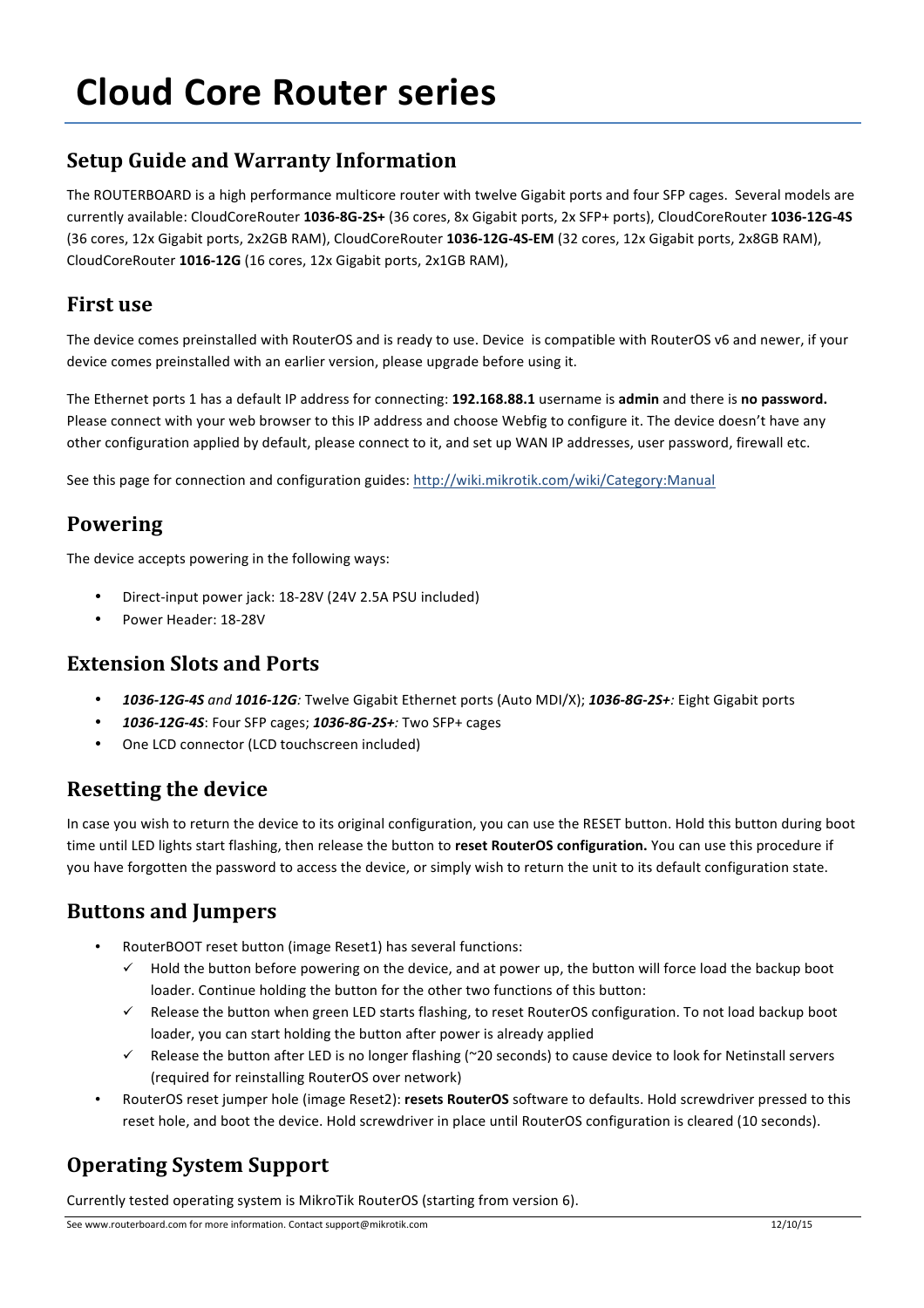## **Safety Notice**

Electric shock hazard. This equipment is to be serviced by trained personnel only.



## **Copyright and Trademarks.**

Copyright MikroTikls SIA. This document contains information protected by copyright law. No part of it may be reproduced or transmitted in any form without prior written permission from the copyright holder. RouterBOARD, RouterDS, RouterBOOT and MikroTik are trademarks of MikroTikls SIA. All trademarks and registered trademarks appearing in this document are the property of their respective holders.

Hardware. MikroTik warrants all RouterBOARD series equipment for the term of twelve (12) months from the shipping date to be free of defects in materials and workmanship under normal use and service, except in case of damage caused by mechanical, electrical or other accidental or intended damages caused by improper use or due to wind, rain, fire or other acts of nature.

To return failed units to MikroTik, you must perform the following RMA (Return Merchandise Authorization) procedure. Follow the instructions below to save time, efforts, avoid costs, and improve the speed of the RMA process.

- 1. If you have purchased your product from a MikroTik Reseller, please contact the Reseller company regarding all warranty and repair issues, the following instructions apply ONLY if you purchased your equipment directly from MikroTik in Latvia.
- 2. We do not offer repairs for products that are not covered by warranty. Exceptions can be made for RB1000 series.
- 3. Out-of-warranty devices and devices not covered by warranty sent to Mikrotikls will be returned to the sender at sender's cost.

#### RMA Instructions are located on our webpage here: http://rma.mikrotik.com

This document is provided "as is" without a warranty of any kind, expressed or implied, including, but not limited to, the implied warranty of merchantability and fitness for a particular purpose. The manufacturer has made every effort to ensure the accuracy of the contents of this document, however, it is possible that it may contain technical inaccuracies, typographical or other errors. No liability is assumed for any inaccuracy found in this publication, nor for direct or indirect, incidental, consequential or other damages that may result from such an inaccuracy, including, but not limited to, loss of data or profits. Please report any inaccuracies found to support@mikrotik.com